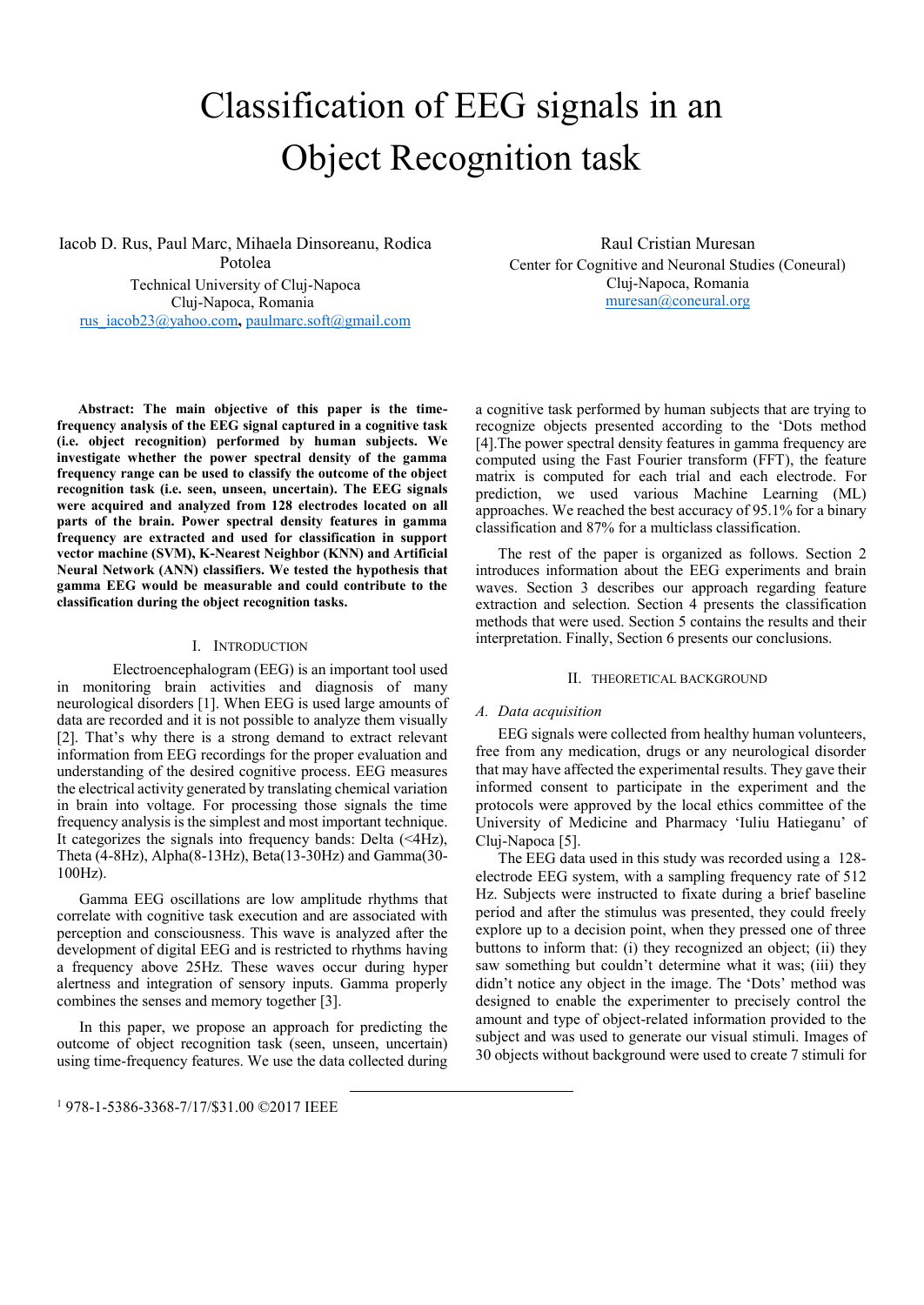each object, with a visibility level ranging from  $g=0.0$  (no information about the source image) to  $g=0.3$  (where subjects could easily identify the object from the source image) [4].

## *B. Brain waves*

The relevant information extraction from the raw signals is a critical step in EEG pattern classification due to its direct influence on classification performance [2]. Most of the EEG waves range from 0.5-500Hz, however gamma bands have been associated with visual stimulation and in movement or motor tasks and were chosen to compute our matrix. The gamma-band activity comprises an EEG frequency range, from 30 to 100 Hz and is distributed widely throughout the cerebral structure.

The Delta waves frequency is up to 4Hz. It is the highest in amplitude and slowest in wave representing the grey matter of the brain. It is dominant in infants up to one year and adults in deep sleep.

The Theta waves with a frequency range from 4Hz to 8Hz are seen in young children and in adults and emerge with closing of the eyes and with relaxation.

The Alpha waves with frequency range from 8Hz to 14Hz are commonly seen in adults. They appear with closing eyes and disappear normally with opening eyes. Their appearance has also been linked to lack of stress. [6]

The beta activity has a frequency range between 14Hz and 30Hz and is dominant in subjects who are alert or anxious.

Gamma-band activity participates in various cerebral functions, such as perception, attention, memory, consciousness, motor control and it is possible to differentiate between low gamma-band oscillations (30-60Hz) and high gamma-band oscillations (>60Hz) [7].

# III. APPROACH

In this section are presented the methods we used for feature extraction: segmentation of the EEG signal and then computing the features using sliding window and FFT.

In signal processing, time-frequency analysis is used to study a signal in both the time and frequency domains simultaneously using various time-frequency representations. In our case, we used the fast Fourier transform (FFT) with a sliding window of length 2048 samples and a step of 20 samples (see [III.B\)](#page-1-0) to compute the time-frequency power matrix which has 210 rows and 128 columns. The number of rows is computed using the formula

## Objects number\*Stimuli number=Rows number

and the number of columns is equal with the number of electrodes.

For classification, we used three supervised machine learning algorithms: Support Vector Machine (SVM), K-Nearest Neighbors (KNN) and Artificial Neural Networks (ANNs). The three possible outcomes of the recognition task represent the target classes for our classification: 1(seen), 2(uncertain), 3(not seen).

A bootstrapping technique with 20 iterations was used for performing learning and classification, this way the results are more stable and standard deviation can be computed. The instances in the dataset were not uniformly distributed. We shuffled the instances and then divided them in two separate sets for training and test, this way we assured that instances are uniformly distributed in both sets. For SVM and KNN 80 percent of the dataset was used for training and 20 percent for test.

The representation of the processing flow is presented in [Figure 1.](#page-1-1) FFT was applied to EEG signal then we computed spectral power and we obtained the feature matrix. We used tree machine learning algorithms for classification and then we computed performance metrics.



**Figure 1 Development flow**

#### <span id="page-1-1"></span>*A. Data format*

The data we used to construct our prediction model includes the EEG signal collected from the 128 electrodes and metadata information about events during recording: the events and the timestamp for each corresponding event. All files contain binary data: the format of the files with raw data recoded is 32 bit floating point values, the sampling frequency is 512Hz and the rest of files contain 32-bit integer values about the events that occur during the experiment. The following events are the most important: 150 marks the beginning of the baseline before each event, 129 occurs on stimulus presentation (end of baseline) and the next event after stimulus presentation is 1,2 or 3 representing the response of the subject (seen, not seen, uncertain). In order to compute the FFT power for a specific channel and trial we extracted the EEG raw data between event 129 (stimulus presentation) and 1,2 or 3 (response).

## <span id="page-1-0"></span>*B. Sliding window*

We used a sliding window for a better temporal precision while computing the FFT power. In the sliding window approach, a fixed length (usually smaller than interval length) window starting from the beginning of the interval is shifted with a step to the right on each iteration (see Figure 2 Figure 3). The FFT power is computed in every iteration and in the end, the mean value is taken.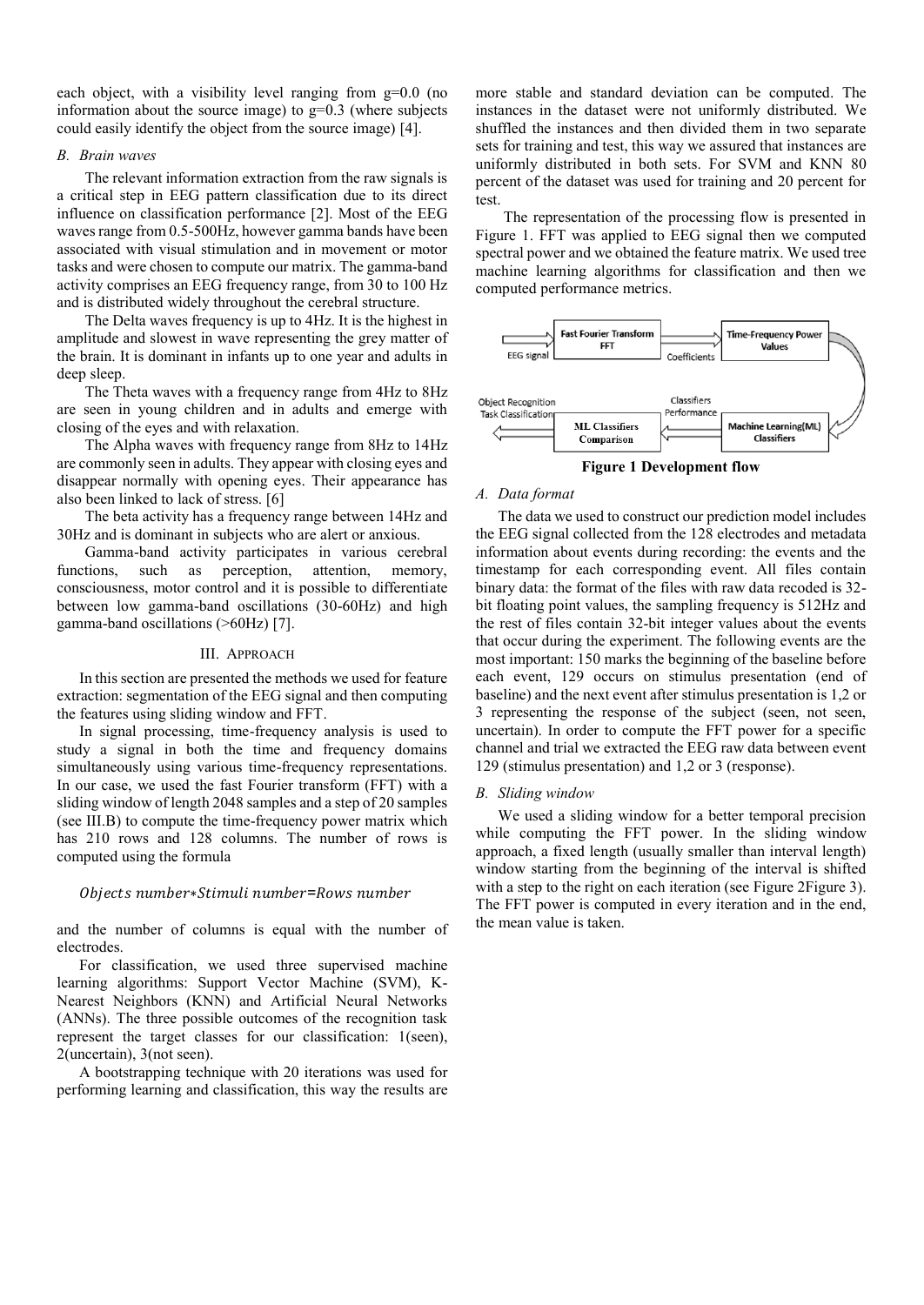

**Figure 2 <sup>2</sup> Sliding window**

<span id="page-2-0"></span>The information about the size of the sliding window was mandatory for our results therefore, a sliding window tuning algorithm was created. The algorithm started with a window length equal to 128 samples and then with one bigger with 128 up to 3200 samples. The best results were obtained when the window was 1664 samples long, but because of the results with windows between 1500 and 3000 samples long were similar we chose a value of 2048 samples which is a good thing because FFT algorithm works faster when the window length is a power of 2.

#### *C. Feature extraction using FFT*

In our study, the FFT method was used to compute the power spectral density for the gamma frequency range. After extracting the EEG raw data between event 129 and the event outcome (1, 2 or 3) we applied a sliding window as described above. For each window during sliding we applied FFT to the time domain signal and we obtained the signal in the frequency domain. We computed the magnitude for each value of the signal in the frequency domain and then we took all magnitudes that were in the gamma frequency range and we averaged them. This has been done for each window during sliding and we averaged the partial results. The result of this process represents a feature in the feature matrix.

I[n Figure 3](#page-2-1) is presented how we computed the feature matrix from the raw EEG data to the feature matrix.



**Figure 3 Feature extraction flow**

#### <span id="page-2-1"></span>*D. Choosing the right interval*

When FFT is computed for an array of length N, N/2 frequency bins are returned. Each bin contains spectral information in a range of frequencies. To compute the FFT power between two frequencies, all bins that are between those two values must be taken and then the power must be computed. Both Gamma and Beta high waves describe a subject that is highly connected to the outside world therefore, we created an algorithm to find the right frequency interval to compute the FFT mean where the interval boundaries and the interval length vary. Using this tuning we achieved our best results when the

frequency interval for computing the FFT power was between 25Hz and 75Hz.

Another interesting thing is that this interval taken alone gave us better results than taking all waves together.

## *E. Data splitting*

As described above, the same 30 objects were presented to subjects seven times, the image complexity increased in the end so the image could be recognized with less effort. So the instances in the dataset were not uniformly distributed and we have less instances of the *uncetain* (ii) class.

First 30 instances had their coresponding **g** value equals to 0.0 and so on until the last 30 instances had their 30 **g** equals to 0.3. We wanted these values to be uniformly distributed shuffled the dataset and then we split it in training and test set. We used a random, stratified 80%-20% split to generate traintest subsets.

## *F. Zone tunning*

We also considered the main brain areas in order to identify the areas that are more involved in the object recognition task. As we know, our brain is divided in five big functional areas: Frontal, Parietal, Occipital, Left and Right Temporal lobes. The Left Temporal lobe is responsible for object recognition so we've decided to take the electrodes from a specific zone or different combinations of zones.

After this experiment, we found that the Parietal lobe had the lowest accuracy when each lobe was taken alone and even if the channels that were placed in the Parietal area were excluded, the accuracy remained the same. An important thing to be mentioned is that the Left Temporal and Right Temporal lobes together gave us accuracy with just 2% lower than best accuracy where all zones were considered.

#### IV. CLASSIFICATION METHODS

In our case, the feature is the time-frequency power and the response of the subject during the recording (seen, unseen, uncertain) defines the classes. The classifier is trained using the training set of data (for example 80% of the entire dataset for SVM and KNN and 70% for ANN) and it is tested using the remaining instances. To demonstrate the performance of the proposed feature extraction scheme in the object recognition task, we decided to investigate the SVM, KNN and ANN classifiers. For each classifier, we implemented both the binary and multiclass classification and for the testing part. Multiclass classification means that all tree classes were considered and in binary classification merged uncertain and unseen classes. Ee used the bootstrap method with 20 iterations.

# *A. SVM*

Support Vector Machine (SVM) performs classification by finding a hyper-plane that maximizes the margin between two classes. SVM performs supervised learning. Using one-againstall method SVM can be used as a multi-class classification algorithm. In our approach, we rely on the implementation

-

 $\overline{\phantom{a}}$ https://www.barryvan.com.au/files/Diag\_SlidingWindow.png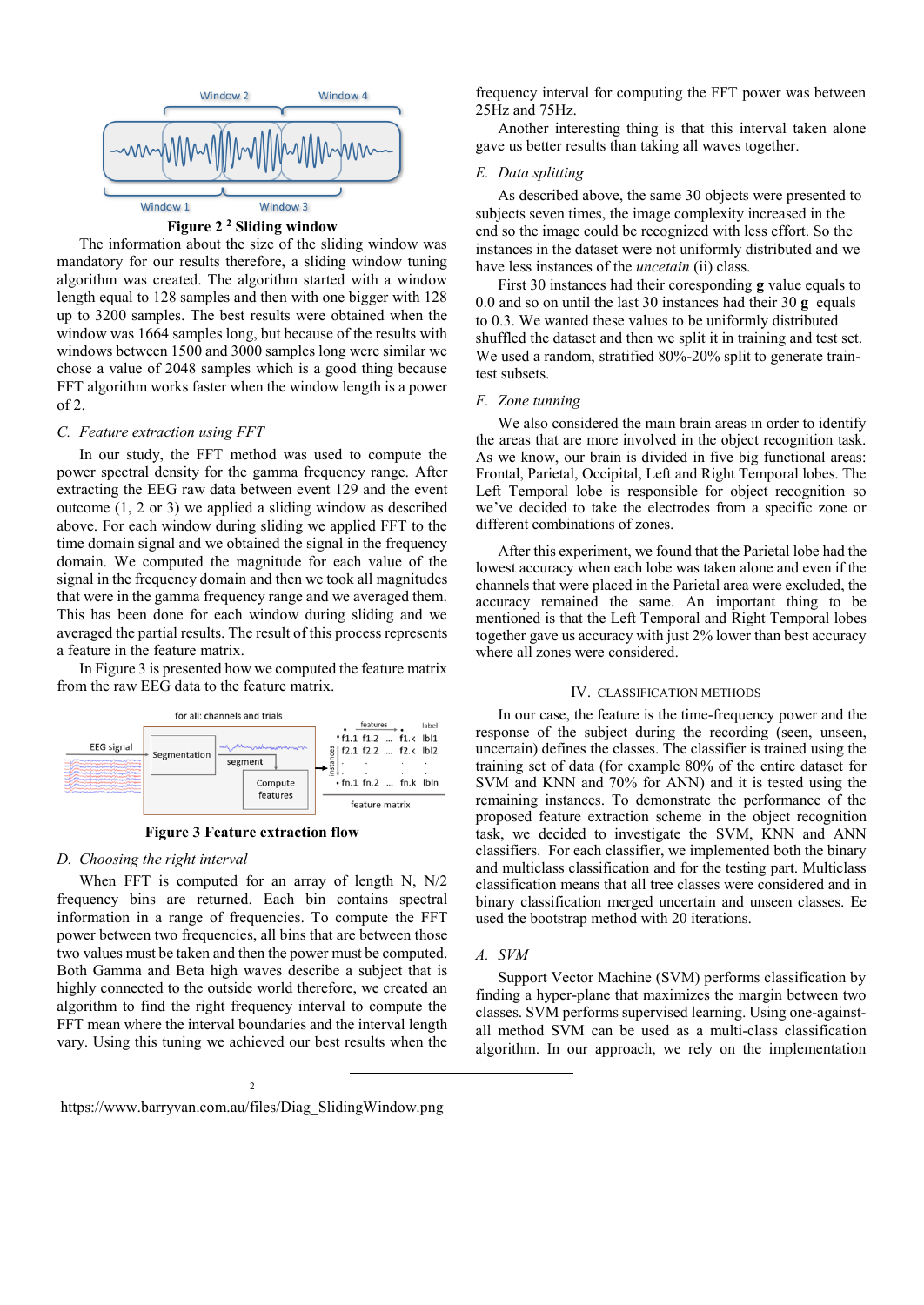defined in [8]. It models a given training set with a corresponding group vector and classifies a given test set using an SVM classifier according to a one vs. all relation.

# *B. KNN*

K-Nearest Neighbors (KNN) is a simple and fast multi-class algorithm, where a case is classified by a majority vote of its neighbors.

We achieved the best results for this particular problem using the following configuration of the matlab KNN algorithm:

- Distance: correlation
- NSMethod: exhaustive
- BreakTies: nearest
- NumNeighbors: 5

# *C. ANN*

Artificial neural networks (ANNs) is a computational model based on the structure and functions of biological neural networks. The information that flows through the network affects the structure of the ANN because a neural network changes based on that input and output.

In our case, for the best results 70% from the dataset for training and 15%, 15% for validation and testing respectively a network with one hidden layer and 10 neurons were used and we used Levenberg-Marquardt as the training function.



## **Figure 4 Data splitting for neural network learning**

#### V. RESULTS AND DISCUSSION

As we described above we have three possible labels for our data: 1(Seen), 2(unseen), 3(Uncertain). In one EEG experiment we have 210 instances of this tree classes and we used in our tests data that was recorded on 4 subjects, so we had 840 instances.

We obtained the best results using sliding window with window length: 2048 and step: 20, taking gamma power (25- 75Hz) as only feature and using a random stratified 80%-20% split.

In this section, we call Multiclass: classification when all tree classes mentioned above are used and we call Binary: classification when uncertain instances are included in unseen instances.

For each binary and multiclass classification, we have 2 possibilities: Gamma: where the gamma power (28-75Hz) alone was taken (one value for each channel) and All bands: here we took 6 values for each channel (one for each wave but two for gamma: gamma low and gamma high). When we combine this two we got 4 possibilities:

- Gamma Multiclass
- Gamma Binary
- All bands Multiclass
- All bands Binary

A graphical representation of the results is shown in [Figure](#page-3-0)  [5.](#page-3-0) KNN was the algorithm that gave the best results for Gamma multiclass (the accuracy mean is 87%) and for Gamma Binary (accuracy mean is 91%). We know that KNN is sensitive to irrelevant features and this is the reason why introducing the spectral power of all frequency bands gave us an accuracy that is lower compared with the one obtained when only the gamma power was considered.

When all waves were considered, the SVM algorithm had better results in both cases (i.e. binary and multiclass). For multiclass classification, the accuracy mean for SVM is 79% and 84.4% for binary classification. Both SMV and KNN have standard deviations of accuracy below 3%. In almost all trials the accuracy mean of ANN was lower than SVM and KNN but unlike the other trials when all bands were used and multiclass classification was performed, the accuracy mean was very close to SVM and KNN. The average of the standard deviation is  $\sim$ 10% and this means that it is not very stable.

Usually we got poor performance for the uncertain class. For example, using KNN for the uncertain class we got 38% precision and 60% recall and using SVM we got 55% precision and 45% recall. We decided to combine uncertain instances with the other two classes: we combined them with the seen instances and we got 92.5% accuracy and 90.5% when they were combined with unseen using KNN. We concluded that the uncertain class is similar with both seen and unseen classes so we tested the case when the uncertain instances were excluded and we got 95.1% accuracy.





<span id="page-3-0"></span>In the *[Table 1](#page-3-1)* below, the classification mean accuracy and the standard deviation for each experiment and classifier is shown.

**Table 1 Accuracy and Standard Deviation**

<span id="page-3-1"></span>

| <b>Experiment</b>          | Accuracy / $SD$ % |            |       |
|----------------------------|-------------------|------------|-------|
|                            | <b>KNN</b>        | <i>SVM</i> | ANN   |
| Gamma<br><b>Multiclass</b> | 87/2.6            | 83.5/2.4   | 84/12 |